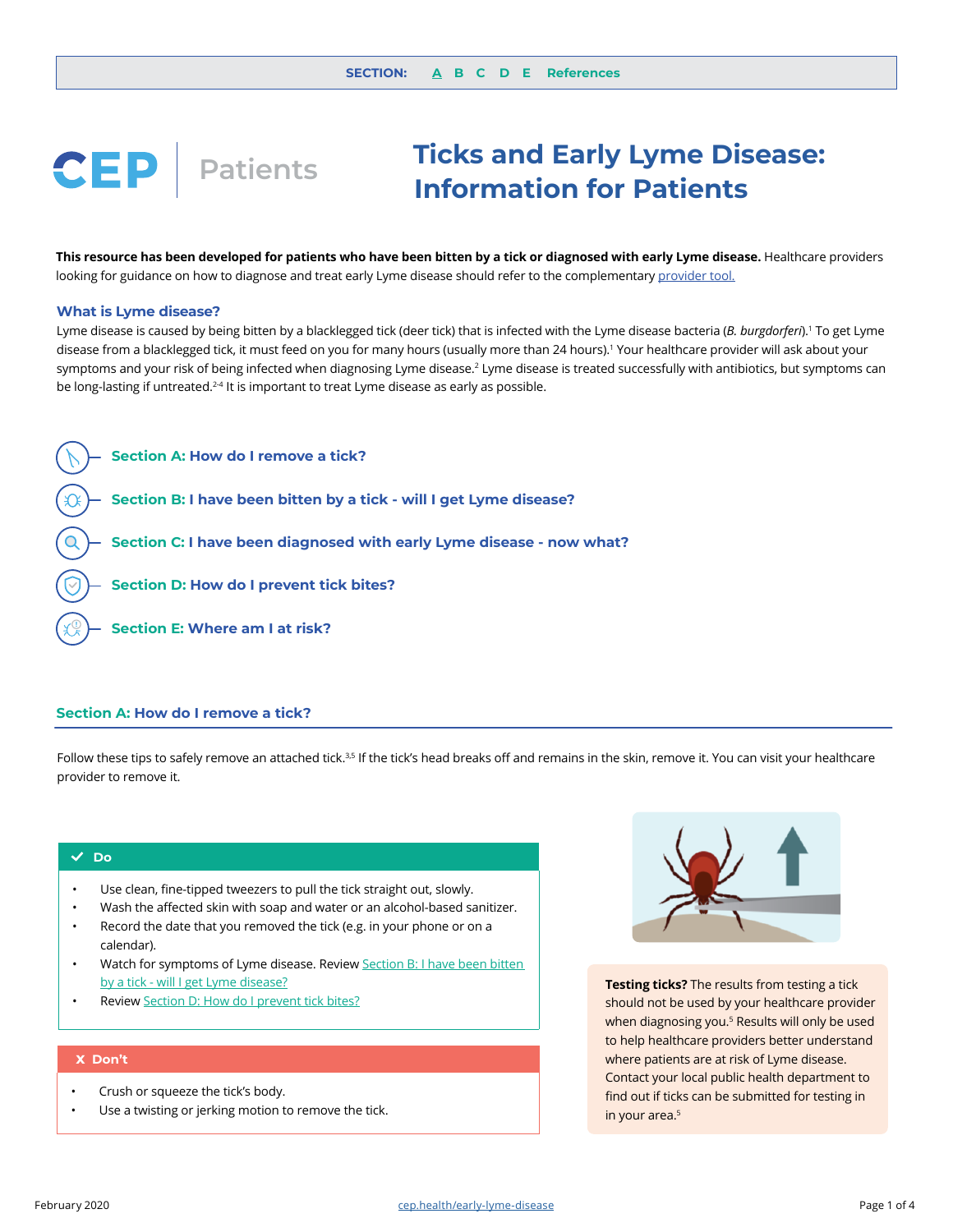## <span id="page-1-0"></span>**SECTION B: I have been bitten by a tick - will I get Lyme disease?**

- There are many types of ticks found in Canada. Only blacklegged ticks (deer ticks) can spread Lyme disease.<sup>1</sup> (See picture below.)
- To give you Lyme disease, a blacklegged tick must feed on you for several hours (usually more than 24 hours).<sup>1</sup>
- You can get Lyme disease in many parts of Canada. The risk is greater in Nova Scotia, Ontario, Quebec, Manitoba and British Columbia.<sup>6</sup> See [Section E: Where am I at risk?](#page-3-0) for information about risk areas for Lyme disease.
- If you find a loose tick on your body, then the Lyme disease bacteria was likely not spread to you. A tick must be firmly attached to your skin to feed on you and spread the Lyme disease bacteria.<sup>1</sup>

### **What does a blacklegged tick look like?7 How do I know if a tick fed on me?7**

Blacklegged ticks (deer ticks) are much smaller than dog ticks (wood ticks). They also do not have white markings on top. The average size for an adult blacklegged tick is 3mm, or about the size of a sesame seed. Immature ticks are are even smaller, about the size of a poppy seed. Immature ticks are called 'nymphs'. Adults and nymphs can both spread Lyme disease. For more information, visit the Public Health Agency of Canada's website on Blacklegged (deer) ticks.



- **Blacklegged ticks (deer ticks)**
- **American dog ticks (wood ticks)**

#### **What are the symptoms of Lyme disease?2-4**

It takes 3 to 30 days for Lyme disease symptoms to develop. The most common sign of Lyme disease is a red circular rash that gets bigger. The rash, which is called erythema migrans (EM), looks like a bullseye on some people. Not everyone with Lyme disease will get a rash. Watch for Lyme disease symptoms in the weeks following a tick bite. If symptoms are present, contact your healthcare provider right away.

Symptoms include:

- Erythema migrans (EM) rash
- **Fever**

• Headache

• Joint pain

**Tiredness** Muscle aches



in the images below.







**Erythema migrans (EM) rash on people with early Lyme disease.2**

As they feed on blood, a tick's stomach gets bigger. This is called 'engorgement'. When fully fed, a tick becomes egg-shaped and much larger than an unfed tick. Ticks can engorge to over twice their normal size when fully fed, as seen

> **Engorgement in immature ticks (left) and adult ticks (right).**

Some symptoms are not seen with Lyme disease. If you have an itchy or painful rash, stomach problems, sore throat, runny nose or cough, then you probably do not have Lyme disease.

#### **Is there a blood test for Lyme disease?**

Blood tests cannot test if the Lyme disease bacteria is in your body.<sup>2</sup> Blood tests show if your immune system has started to fight an infection, and so the tests are not always accurate in the early stage of the disease.<sup>2,3</sup> Blood tests are not always needed to diagnose and treat Lyme disease.<sup>2</sup> For example, if your doctor determines that you have the Lyme disease rash, then blood tests are not needed.<sup>2</sup>

**!**

Things to know about blood tests:<sup>2</sup>

- In the first few weeks of infection, there is a chance that the test will be negative (suggesting that you don't have Lyme disease) even if you do have Lyme disease. This is called a "false negative".
- There is also a chance that the test will be positive (suggesting that you do have Lyme disease) even if you do not have Lyme disease. This is called a "false positive".
- Only test results from Canadian laboratories are accepted by your healthcare provider to aid diagnosis.
- You should not have a blood test if you do not have symptoms of Lyme disease.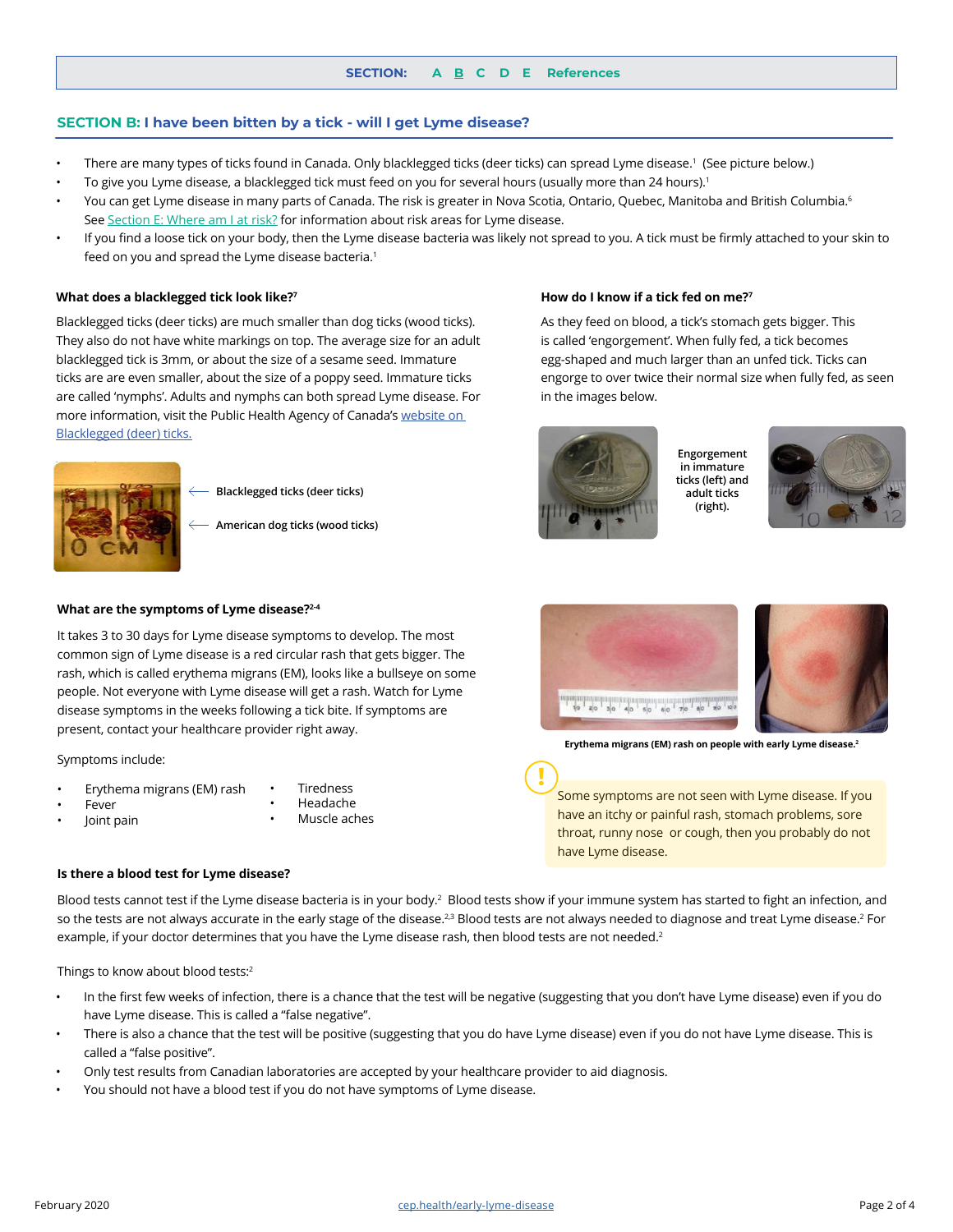## **SECTION: [A](#page-0-0) [B](#page-1-0) C D [E](#page-3-0) [References](#page-3-0)**

## <span id="page-2-0"></span>**SECTION C: I have been diagnosed with early Lyme disease - now what?**

#### **Treatment and recovery2,3**

If you are diagnosed with early Lyme disease, you will be prescribed an antibiotic. Rest and take them as prescribed by your healthcare provider. Do not stop antibiotics early, even if you feel better.

In most cases, Lyme disease can be cured by taking antibiotics for three weeks. Some symptoms will go away quickly. Others, like tiredness or aches, may take weeks or longer to go away. Your healthcare provider may book a check-up for when your antibiotics are finished to see if your symptoms are gone.

**!**

If you have symptoms after finishing your antibiotics, your healthcare provider might:

- Give you more of the same antibiotics.
- Give you different antibiotics.
- Think of other causes of your symptoms (different from Lyme disease).

See your healthcare provider if you have symptoms after finishing your antibiotic treatment. If you do not have a check-up scheduled, ask for one.

There is no test to know if you are cured of Lyme disease. Repeating a blood test after being treated will not give you new information. The available blood tests show if your immune system has seen an infection. A positive result could mean that you had an infection that is no longer there. It does not mean that you still have Lyme disease.<sup>2</sup>

## **Section D: How do I prevent tick bites?**

You do not become immune to Lyme disease once you've had it, so you can still get re-infected from another tick bite. Follow these tips to help prevent another bite.

#### **Options for protecting you and your family from tick bites:8**

- Check for ticks after outdoor activity. Ticks can hide under the armpits, behind the knees, in the hair and in the groin.
- Use bug spray containing DEET or icaridin (also called picaridin) on skin and clothing (always follow the directions on the label).
- Wear light-coloured, long-sleeved shirts and pants to spot ticks more easily.
- Tuck your shirt into your pants, and pull your socks over your pant legs.
- Shower as soon as possible after spending time outdoors.
- Tumble clothes in a dryer on high heat for 10 minutes to kill ticks on dry clothing after you come indoors. If the clothes are damp, more time may be needed.
- Do a tick check on your outdoor gear and your pets. They could carry ticks inside your home.
- Treat pets that are commonly exposed to ticks with oral or topical acaricides (as recommended by your veterinarian).

### **Options for keeping your yard tick-free:8**

- Mow the lawn often to keep the grass short.
- Remove leaf litter, brush and weeds at the edge of the lawn and around stone walls and woodpiles.
- Stack firewood neatly and in a dry area.
- Put barriers around your home to keep out deer.
- Seal walls and small openings to discourage rodent activity to keep out rodents.
- Place children's playground sets, as well as patios and decks away from yard edges and trees. Place them on woodchips or mulch and in a sunny area, if possible.